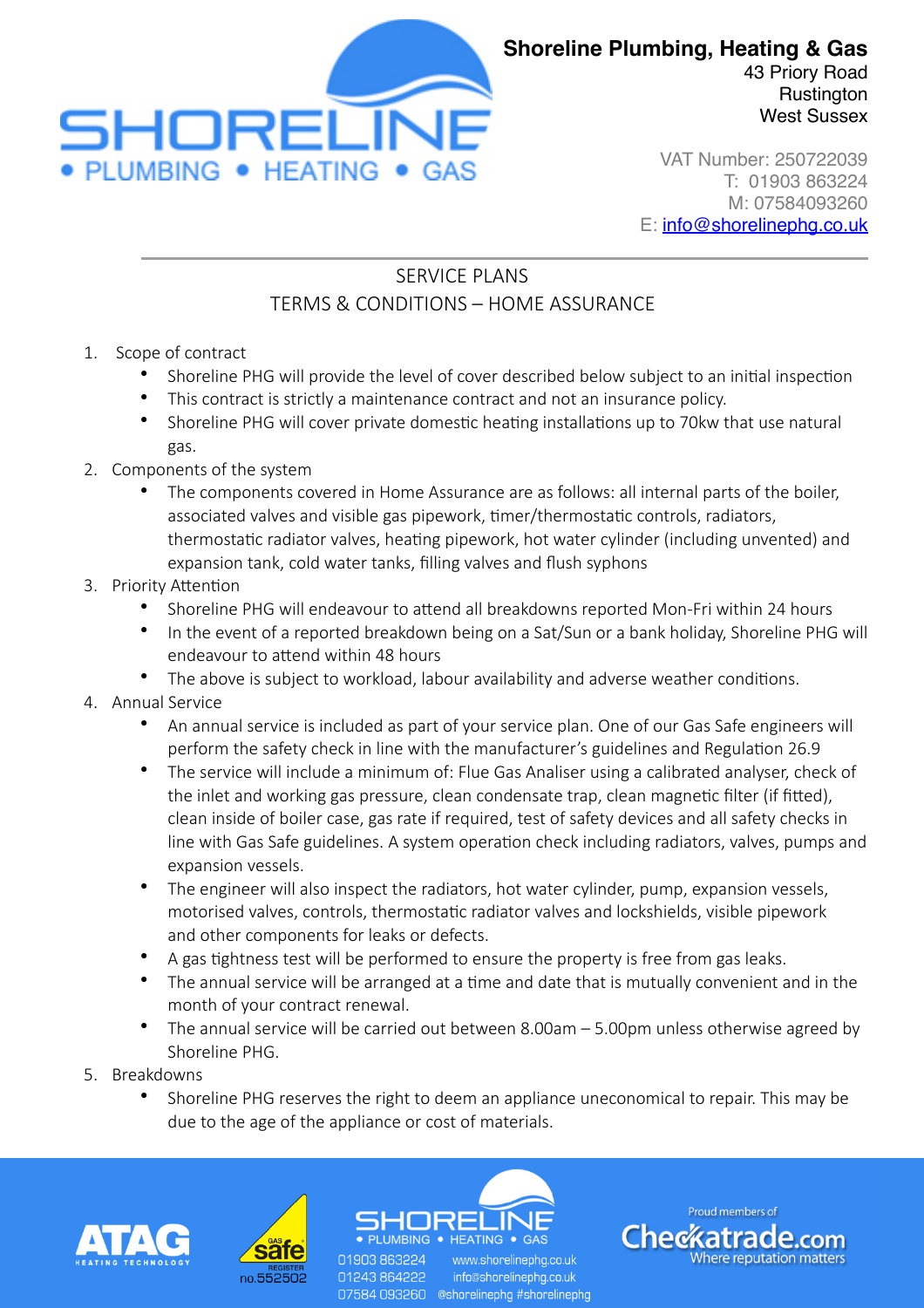

VAT Number: 250722039 T: 01903 863224 M: 07584093260 E: [info@shorelinephg.co.uk](mailto:info@shorelinephg.co.uk)

- No minimum labour/call out will be charged in the event of a breakdown on the Home Assurance plan.
- Call outs are unlimited on the Home Assurance plan subject to fair usage and adequate severity.
- No charges will be made in respect of parts for customers on the Home Assurance plan.
- No excess will be charged on the Home Assurance plan.
- Maintenance\* labour will be charged with a 20% discount on the Home Assurance plan. This will only apply to repair costs and not any form of boiler or cylinder replacement. (\*Maintenance – works outside of what is included in the plan).
- No labour will be charged on the Home Assurance plan.
- Labour for boiler replacement will be charged with a 25% discount on the Home Assurance plan. All boilers that are being replaced will only be replaced as a like for like swap. System upgrades or conversions will be charged at the normal rate.
- Boilers will not be replaced within the first 3 months of the contract for new customers.
- 6. Breakdowns not covered
	- Any breakdown that is caused by sludge, scale or system deposits will not be covered. This will be confirmed via visual inspection of failed component, or a water quality test charged at £45.00 if deemed appropriate or at customers request.
	- Underfloor heating systems will not be covered unless installed by Shoreline PHG.
	- Shower pumps, shower valves or concealed pipework.
	- Any breakdown that is a result of a problem with the water mains electrical grid or gas main/ meter. This includes having no credit on a gas meter.
	- Pre-existing faults and defects in the design or installation of the system.
	- Separate gas heaters, electric or oil boilers.
	- Condensate lift pumps or freezing of condensate pipes that are not of adequate size.
	- Any breakdowns caused by blocked drains backing up in the boiler.
	- Replacement of cosmetic parts such as boiler casings and covers.
	- Faults caused by the fabric of the building. For example, pipes in walls bursting due to subsistence.
	- Any defects caused by misuse, malicious actions or third-party interference.
	- Any defect caused by fire, flood, lightening, storm, frost, explosion, terrorism, impact of any other extraneous cause or force majeure.
- 7. Breaking of Appointments
	- Customers that have arranged a breakdown call out or annual service are given a 3-hour slot. If the engineer attends and the customer is not available, a rebooking fee of £50.00+ VAT is charged to reattend.
	- Customers must give at least 48 hours notice to change an appointment time/date.





01903 863224 01243864222

 $\bullet$  HEATING  $\bullet$  GAS www.shorelinepha.co.uk info@shorelinephg.co.uk 07584 093260 @shorelinephg #shorelinephg

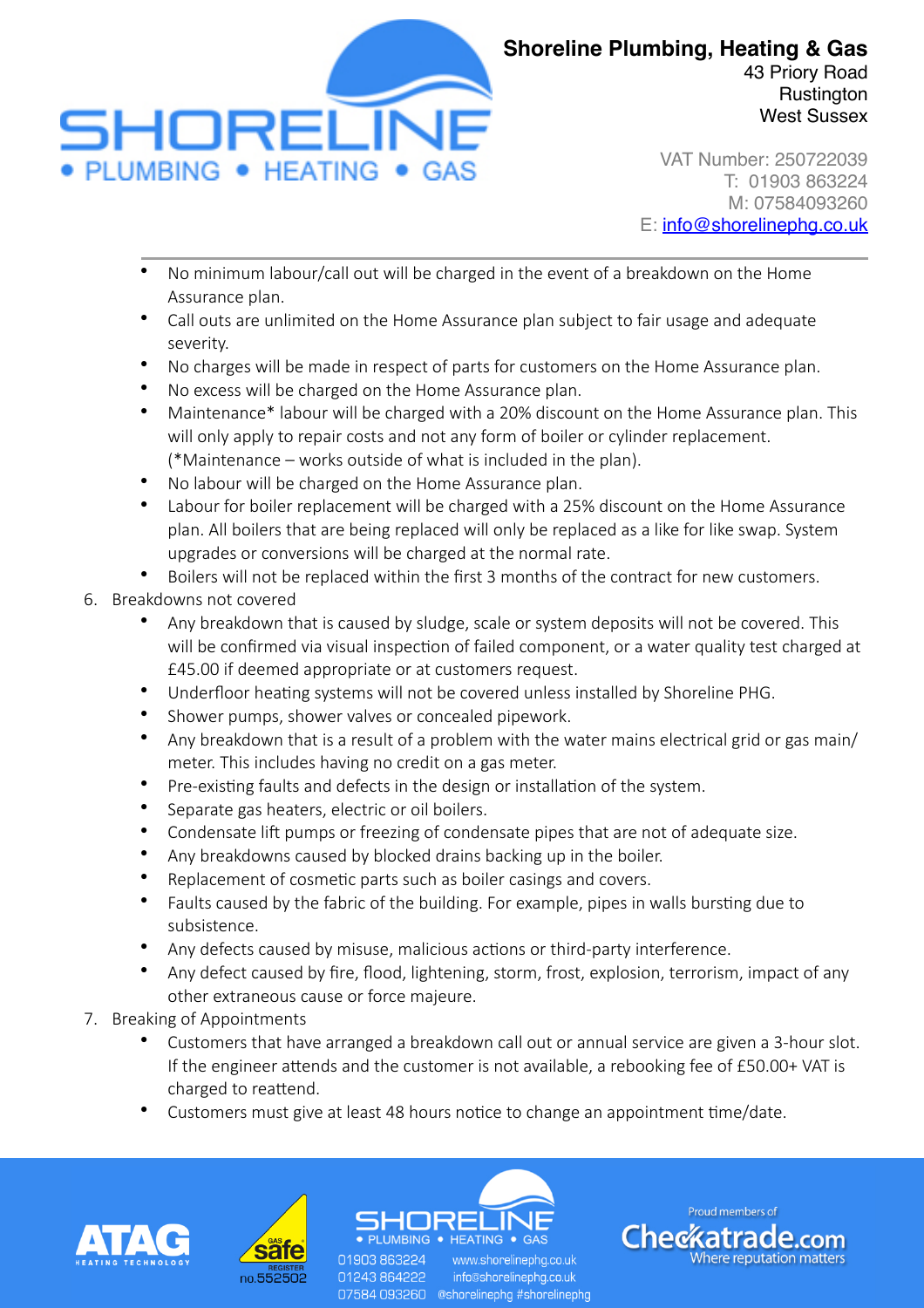

**Rustington** West Sussex

VAT Number: 250722039 T: 01903 863224 M: 07584093260 E: [info@shorelinephg.co.uk](mailto:info@shorelinephg.co.uk)

- 8. Provision of spare parts
	- Shoreline PHG will endeavour to obtain parts as soon as possible. However, in some circumstances parts may not be available next day.
	- Shoreline PHG will not be held responsible for delays in the provision of parts from suppliers or delivery firms. All parts fitted will be of the highest quality, no substandard parts will be fitted.
- 9. Period, Renewal and Payment of Contract
	- This contract is valid for 12 months (1 Year) from the date on which the contract is signed.
	- Initial payment needs to be made within 14 days of signing the service plan contract for the plan to be activated.
	- The contract will automatically be renewed year on year unless instructed by the customer to cancel. The customer must give notice no later than 28 days before the renewal date.
	- Advance notice of renewal will be sent before the renewal date via post or email.
	- Shoreline PHG reserves the right to cancel the renewal of a contract without giving reason.
	- Payment for the contract can be made monthly via Direct Debit.
	- In the event of non-payment of a Direct Debit, cover will be suspended until the account is brought up to date.
	- A late payment fee of £30.00 +VAT is charged if a customer has missed two consecutive months payment.
	- The contract is cancelled if the customer misses 3 consecutive payments without contacting Shoreline PHG.
- 10. Change of Ownership
	- If the ownership of the property in which the central heating system is changes, the plan will cease. Notice of change of ownership should be given to Shoreline PHG within 28 days of the final sale of the property. The contract will not be automatically renewed.
- 11. Termination of Contract
	- Shoreline PHG reserve the right to cancel any policy at any time if the customer is found to have broken any of the terms of this contract.
	- Customers who cancel the contract mid-way through will not be entitled to any refund, partial or in full.
	- Customers who wish to terminate the contract must do so giving 28 days notice.
	- Shoreline PHG reserves the right to cancel the contract on request, or delay cancellation until the end of the 28 days notice period.
	- Payment is required during the notice period and cover will still be offered until the cancellation date.
- 12. Certificates
	- All certificates will be held electronically by Shoreline PHG.





01903 863224 01243864222

 $\bullet$  heating  $\bullet$  gas www.shorelinepha.co.uk info@shorelinephg.co.uk 07584 093260 @shorelinephg #shorelinephg